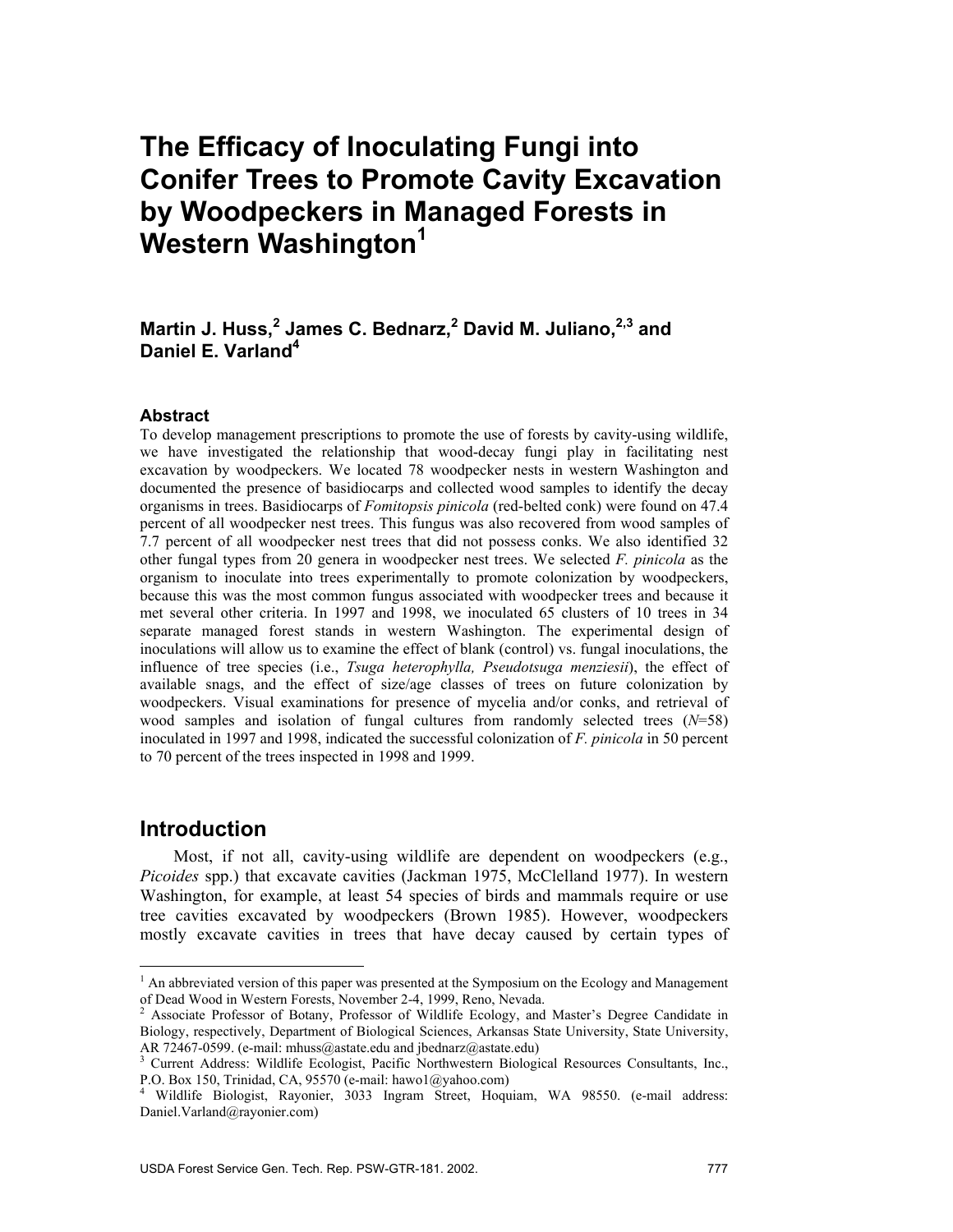filamentous fungi, primarily basidiomycetes, that soften the wood of living, injured, and dead trees (Bull and others 1997). Therefore, the interaction between fungi and woodpeckers represents a keystone process that may be necessary to support a robust diversity of wildlife and to complete the complement of vital processes necessary for healthy forest ecosystems.

Traditionally, cavity-using wildlife have been associated with old-growth forests and researchers have suggested or implied that old forests were needed to support these species (e.g., Conner and others 1994). However, because cavities are correlated with old-growth forest, it is not known whether some species of wildlife require mature forests *per se*, or just require a suitable incidence of cavities or snags. The overall objective of this study is to facilitate creation of cavities for wildlife in trees of managed forests in western Washington (see Huss and others 1999).

Specific objectives of this article are to describe the species of fungi associated with woodpecker nest cavities, report on our selection of a fungal species for inoculation into trees to promote use by woodpeckers, describe the protocol for inoculation of a potentially-beneficial fungus into managed forests, and determine the efficacy of treatment for the establishment of fungi.

## **Materials and Methods**  *Woodpecker Nest Surveys*

During woodpecker nest searches in 1996-1997 we established four general study areas: (1) North Forks, (2) West Forks, (3) Hoh Valley, and (4) Blue Mountain (*fig. 1*, Bednarz and others 1997). In 1998, we searched for woodpecker nests mostly in selected areas in the North Forks and West Forks study areas. The North Forks area was located 6 km north and 11 km west of Forks, Washington, in Clallam County. The West Forks area was relatively small in size (approximately  $31 \text{ km}^2$ ) and was located about 11 km west of Forks, Washington (Clallam County). The Hoh Valley area was approximately 78  $km^2$  in size and was about 32 km east and 16 km south of the town of Forks, Washington (Jefferson County). The Blue Mountain area covered roughly 93  $km^2$  and was located approximately 13 km west and 8 km south of Oakville, Washington (Pacific County). The three Forks study sites were primarily dominated by western hemlock *(Tsuga heterophylla)* with secondary dominant tree species consisting of Douglas-fir *(Pseudotsuga menziesii)* and Sitka spruce *(Picea sitchensis).* Douglas-fir and western hemlock were codominant in the Blue Mountain study area. We incidentally collected data at some woodpecker nests located outside of the described study areas, but these were in ecologically similar environments. All study areas were comprised of state or private lands managed primarily for timber production. Forest habitats consisted of a mosaic of different even-aged forest stands ranging from recently clearcut areas to stands more than 100 yr old. Stands surveyed were generally small, ranging from 10-160 ha in size, and were often bordered by stands which had been clearcut within the last 5 yr.

We conducted nest searches by walking through stands and searching either for woodpeckers or for large snags or partially dead trees with fresh cavities. Fresh cavities were recognized by the presence of recent wood shavings near the base of trees or by recently-exposed wood around the perimeter of the cavity entrance. When a fresh cavity entrance was found, we stayed in the vicinity and watched for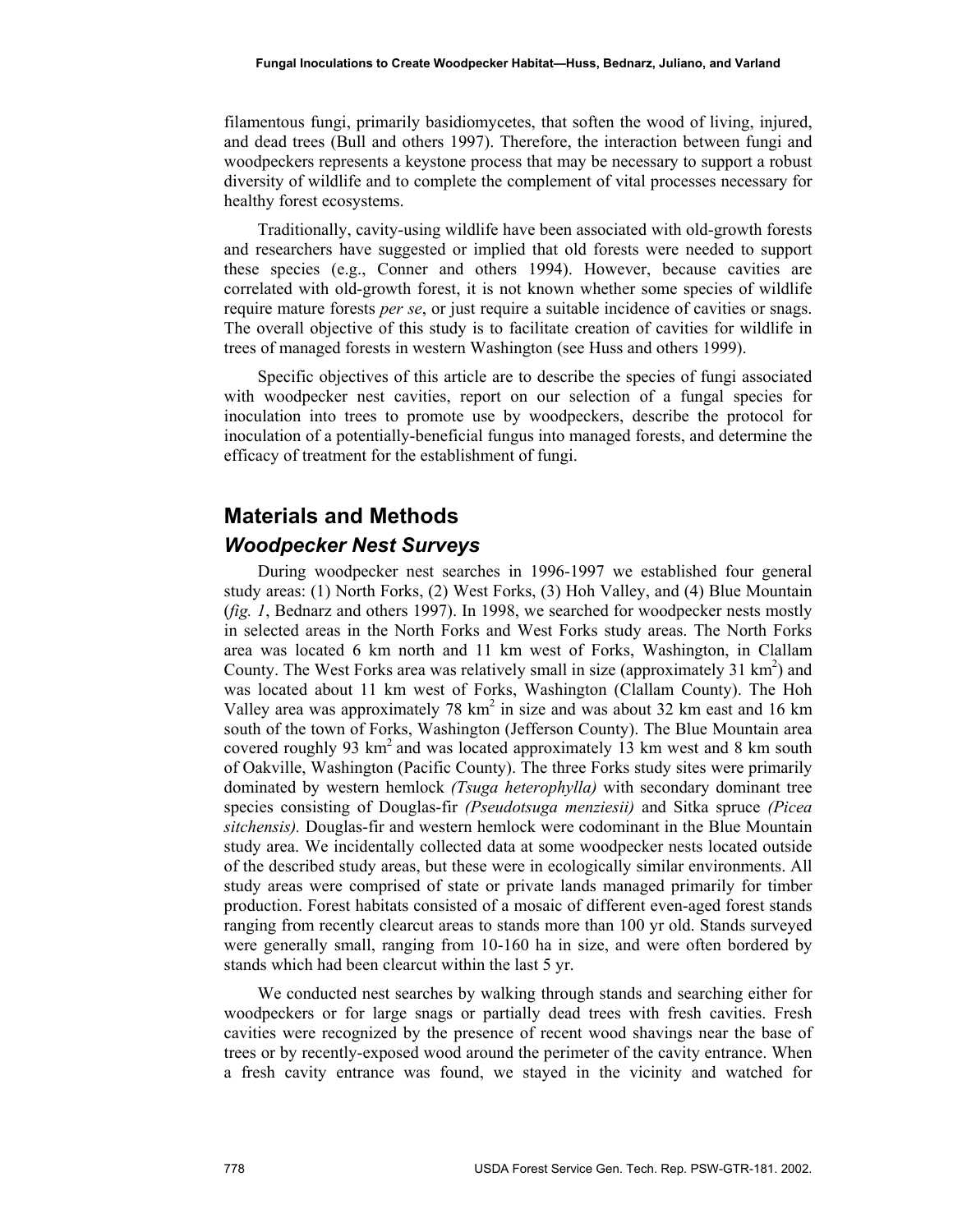woodpecker activity for 30-60 min. In addition, if woodpeckers were detected during a search, we attempted to follow them to their cavities.



**Figure 1—Location of study areas in western Washington. Square and rectangular** symbols indicate specific study sites.

#### *Collection of Fungi Associated with Nest Trees*

The presence or absence of fungal reproductive bodies or basidiocarps (e.g., conks, bracket fungi) were noted for each nest tree or nest snag. When present, several samples nearest to the cavity entrance were collected. In most cases, we climbed the tree to collect samples. However, when it was unsafe to climb the snag, samples of wood were taken as close as possible to the opening of the nest cavity and conks were retrieved by knocking them off the tree with a pole.

Basidiocarps were air-dried at room temperature to help preserve their appearance and to inhibit degradation. Specimens were stored with Revenge Bug Strips $\mathcal{R}$  (Roxide International, Inc., New Rochelle, NY)<sup>5</sup> to prevent pest infestations. Fungal species were identified based on micro- and macroscopic features using standard identification keys (e.g., Arora 1986, Miller 1972, Overholts 1953, Smith and others 1981). Basidiocarps were also examined by Robert L. Gilbertson

<sup>&</sup>lt;sup>5</sup> Mention of trade names or products is for information only and does not imply endorsement by the U.S. Department of Agriculture.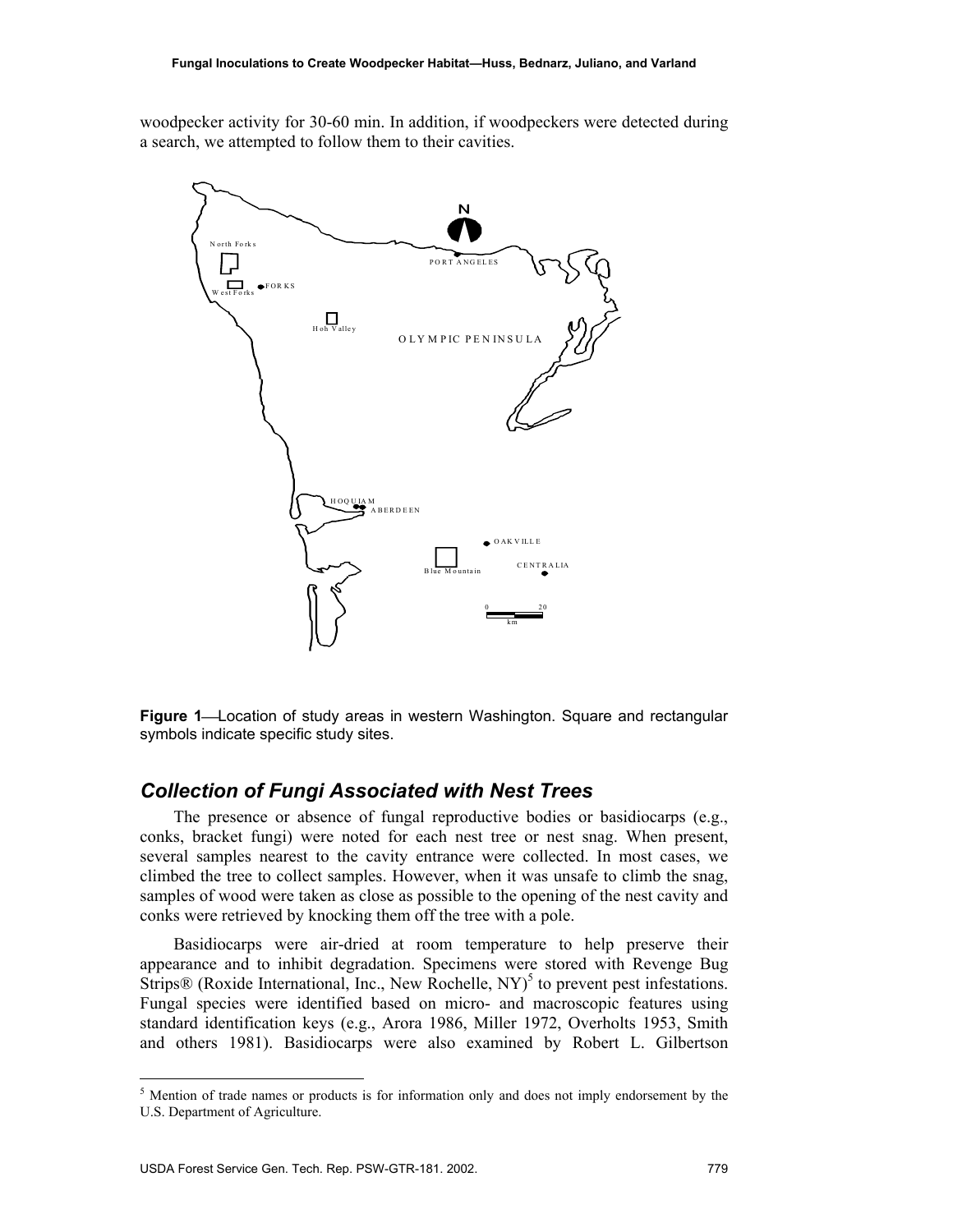(University of Arizona) and N. Jay Justice (Arkansas Department of Environmental Quality) to confirm species identification.

## *Aging of Basidiocarps*

Air-dried basidiocarps were weighed to determine their mass and then aged. Many members of the Order Aphyllophorales develop perennial basidiocarps that add a new layer of pores (i.e., spore-producing regions) each year (Alexopoulos and others 1996, Moore-Landecker 1996). The age of the basidiocarp can be determined by counting the number of pore layers established before the actively-growing leading front (1 ridge  $= 1$  yr). In specimens where these outer ridges were less distinct, the basidiocarp was cut longitudinally using a saw. The inner surface was then planed using a scalpel blade so that the number of pore layers could be counted more readily. The age of these perennial basidiocarps indicates when the conk began to form on the surface of the tree, and provides a minimum estimate for how long the fungus was growing on the tree.

#### *Isolation of Fungal Cultures from Basidiocarps*

Tissue from the edge of each basidiocarp was removed using a pair of needlenosed pliers and stored temporarily in a sterile petri dish. After sterilizing with pressurized steam in an autoclave, 20-25 ml of isolation medium (one of two types; Isolation medium #1 and #2; see Bednarz and others 1997) was poured into sterile 100 x 15 mm petri dishes. After the medium had solidified (due to the presence of agar in the culture medium) and cooled, a single fragment of the tissue sample was transferred to the center of the plate using a sterile forceps. These isolation media were nutritionally weak and contained substances to inhibit the growth of fastgrowing and potentially contaminating microorganisms while selectively encouraging the growth of a fungal culture from basidiocarp tissue (Tsao 1970). All plates were incubated at room temperature  $(\sim 24 \text{ °C})$  and checked periodically for the presence of filamentous growth.

## *Fungi Associated with Wood Samples from Nest Trees*  **Collection of Wood Samples**

Wood samples obtained during the 1996 field season were collected from above, below, and to the right and left sides of the woodpecker cavities and/or at the base of nest trees. Collection of wood samples during the 1997 and 1998 field season was restricted to one or two wood samples obtained directly below the nest cavity and/or at the base of the nest tree. In cases where the wood was less decayed and sound, the sample was removed with an increment borer (5.15 mm diameter). In cases where the wood was too soft to remove with the increment borer, we employed a portable rechargeable electric drill with an 8.00 mm diameter auger drill bit. A hole was drilled 10-15 cm into the tree and particles of wood were collected into sterile plastic collecting bags as the drill bit was withdrawn. Samples were kept refrigerated until we could isolate resident fungi from the wood.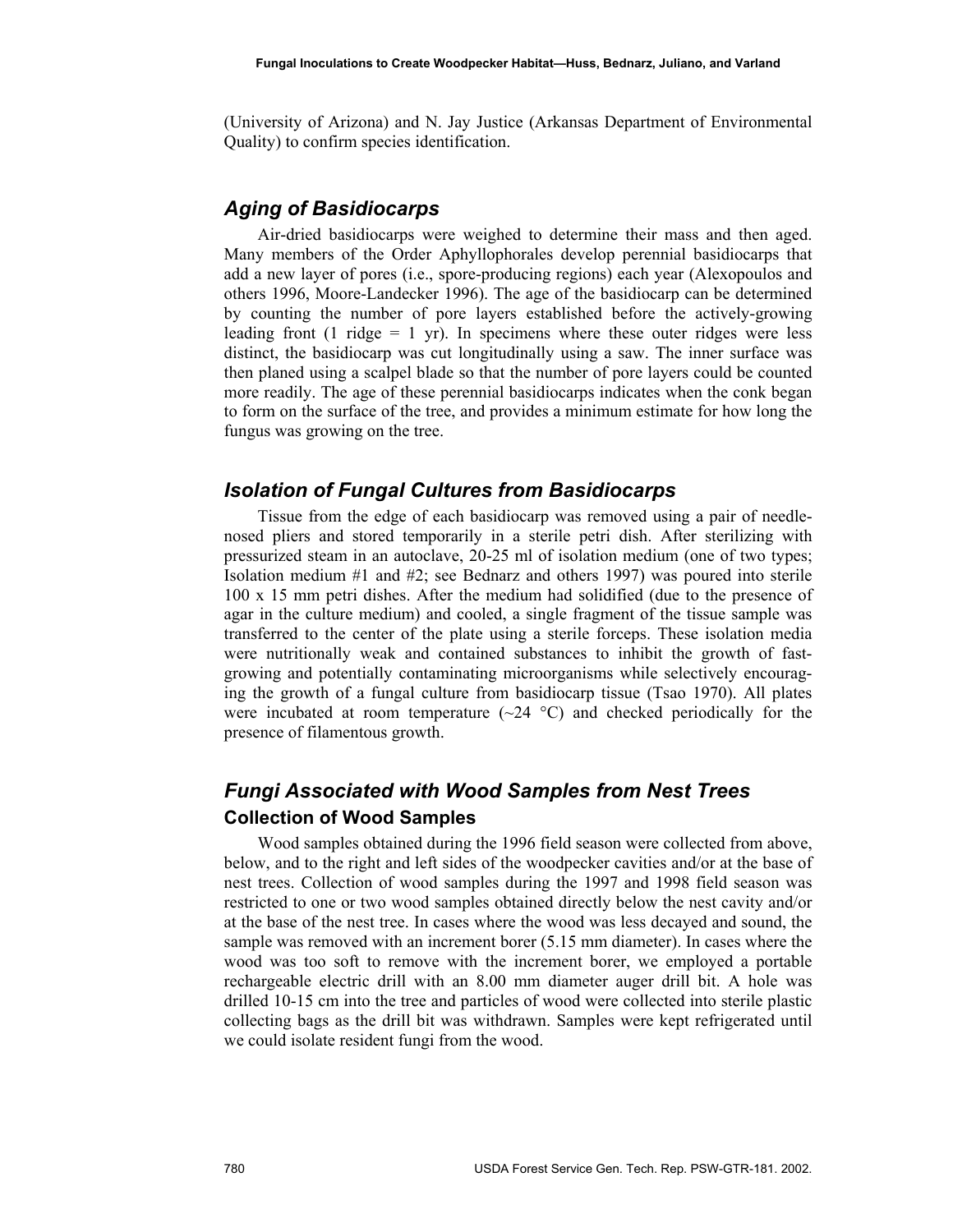#### **Isolation of Fungi from Wood Samples**

Fungi isolated from wood samples collected in 1996 followed the protocol given in Bednarz and others (1997). Culture isolation medium #3 (Bednarz and others 1997) was employed for isolation of fungi from wood samples collected in 1997 and 1998. This medium consisted of a mixture of 20 g of dehydrated malt extract broth, 20 g of agar, 0.2 g of pentachloronitrobenzene (PCNB), and 1 liter of distilled or deionized water. The medium was sterilized by autoclaving at 15 psi at 121°C for 15 min. After cooling to  $50\n-60^\circ$ C, 2 ml of a filter-sterilized antibiotic stock solution (20,000 units/ml of penicillin and 80,000 units/ml of streptomycin in distilled water) and 1 ml of a benomyl solution (0.1 percent benomyl in 100 percent ethanol) were incorporated into the medium.

#### **Identification of Fungal Cultures**

For filamentous fungi and some yeasts, identifications were based on the morphology of cultures growing on malt extract agar and on microscopic characteristics (e.g., reproductive structures, spore morphology, or formation of hyphae). Slide cultures for viewing under the microscope (Larone 1995) were produced by allowing inoculum of the fungal culture to grow on a block of malt extract agar sandwiched between a microscope slide and glass coverslip. Cultures were placed in a moist chamber to prevent the medium from drying out and were incubated at room temperature  $(24 \text{ °C})$  for several days. After the fungus had grown to the edges of the culture medium onto the surface of the slide and/or glass coverslip, the block was removed and the coverslip transferred to a fresh microscope slide to which a drop of lactophenol with cotton blue dye (Larone 1995) had been added. When enough growth was present, a second slide was prepared by adding a drop of the same mounting medium to the surface of the slide and placing a fresh coverslip over it. The edges of the coverslips were sealed with clear fingernail polish to produce semi-permanent slides.

A variety of literature sources and identification keys were consulted to identify all fungal specimens and cultures to provide some taxonomic category (Arora 1986, Barnett and Hunter 1998, Larone 1995, Miller 1972, Nobles 1948, Overholts 1953, Rayner and Boddy 1988, Rippon 1988, Smith and others 1981, Taylor 1974). Many of the cultures isolated from wood samples were unicellular yeasts. Yeast species are not readily identified based on microscopic characteristics; however, yeasts can be sorted, sometimes to species, based on the outcome of certain physiological tests (e.g., assimilation of various types of sugars). Yeast cultures were tested based on the analytical profile index (API) system for diagnosis of yeasts (diagnostic kits, bioMérieux Viteck, Inc., Hazelwood, MO). We consulted the API data base and identified as many of the yeast species as close to the species level as possible.

#### *Field Inoculations*

#### **Selection of Inoculation Sites**

We developed an experimental design *(table 1)* to test the effects of tree species, available snags, and size/age classes of trees on the resulting use of inoculated trees by woodpeckers *(table 1).* This experiment was set up in a hierarchical fashion so we should be able to examine these effects independently and the interaction of these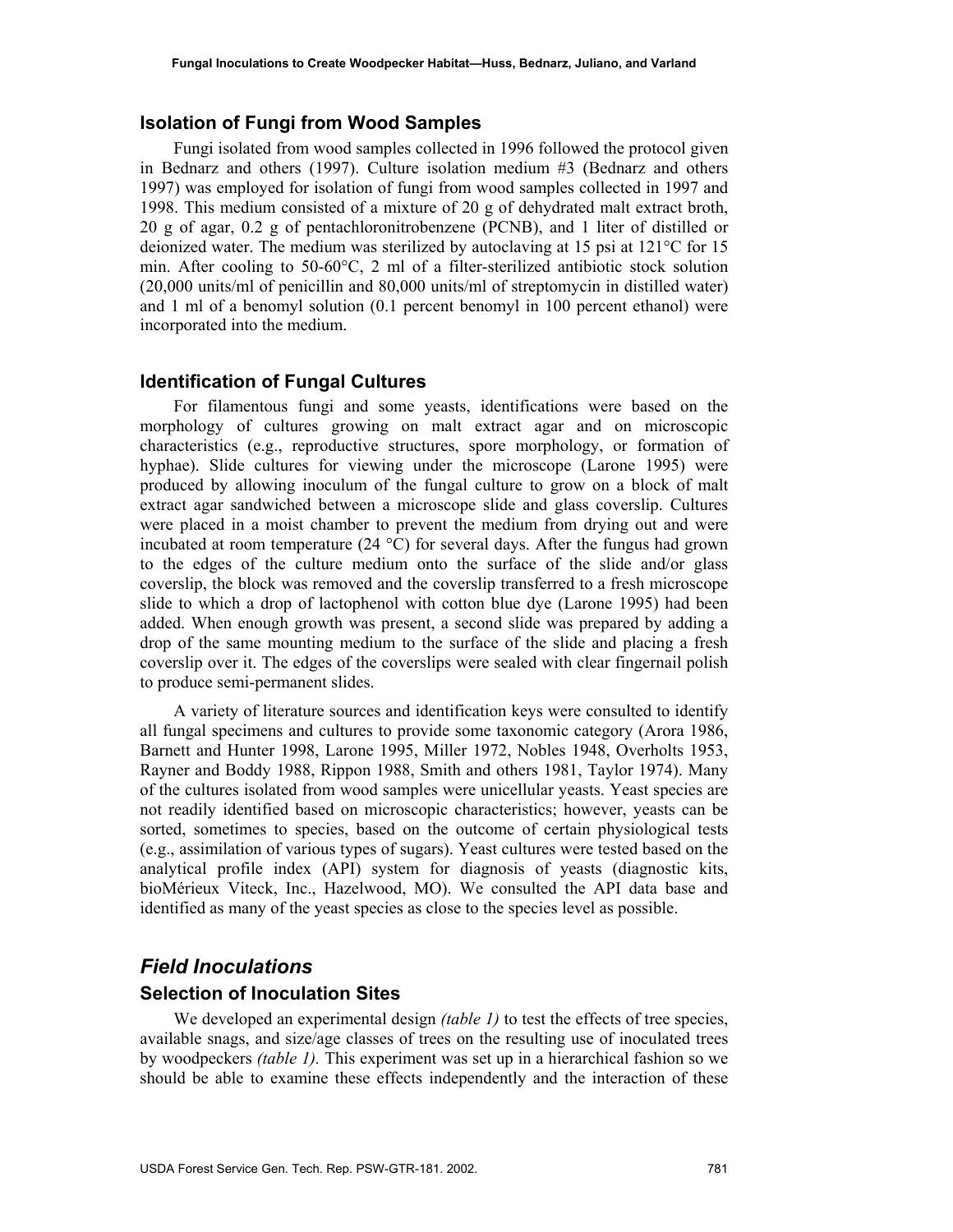factors. This evaluation will be done during the next stage of the study to be implemented in 3-10 yr.

| <b>Treatments</b> | <b>Presence</b>        | Age/size class                                              | <b>Number</b> | <b>Number of trees</b> |  |
|-------------------|------------------------|-------------------------------------------------------------|---------------|------------------------|--|
|                   | of snags <sup>1</sup>  | of trees <sup>2</sup>                                       | of clusters   | per cluster            |  |
|                   | <b>Snags</b><br>absent | Old                                                         | 4             | 10                     |  |
| Control           |                        | Young                                                       | 4             | 10                     |  |
| Group             | Snags<br>present       | Old                                                         | 4             | 10                     |  |
|                   |                        | Young                                                       | 4             | 10                     |  |
|                   | Snags<br>absent        | Old                                                         | 4             | 10                     |  |
| Treatment         |                        | Young                                                       | 4             | 10                     |  |
| Group             | Snags<br>present       | Old                                                         | 4             | 10                     |  |
|                   |                        | Young                                                       | 4             | 10                     |  |
| Total:            |                        | 2 tree species X 64 clusters X 10 trees/cluster = 640 trees |               |                        |  |

**Table 1***Original experimental design for inoculation experiments of Douglas-fir*  (Pseudotsuga menziesii) *and western hemlock* (Tsuga heterophylla) *trees.* 

<sup>1</sup>Snags absent = < 7 snags (> 50 cm dbh)/ha; Snags present = > 7 snags/ha.

<sup>2</sup>Age class designation; young = approximately 50 years old, 30-45 cm dbh; old = approximately 70 years old, 40-60 cm dbh.

Selection of field sites was done with the cooperation of land owners. During this process, we worked closely with representatives from Rayonier, the Washington Department of Natural Resources (DNR), Weyerhaeuser, Port Blakely Tree Farms L. P., I. P. Pacific Timberland Inc., and Hancock Timber Resource Group. Candidate stands for inoculation were required to satisfy the following criteria: supported western hemlock or Douglas-fir as a dominant or co-dominant species and included trees that could be classified as either: (1) relatively small-diameter (<40 cm dbh)/relatively young (approximately 30-50-yr-old trees), or (2) relatively largediameter  $(> 40 \text{ cm})$ /relatively old  $(> 60 \text{ yr})$  stand. We further classified stands into one of two snag-status categories: (1) snags conspicuously present (about 7 per ha), or (2) large snags mostly absent.

In most cases, inoculated and control clusters (each including 10 trees) were located in the same forest stand. In some cases, stands were either not large enough to accommodate two clusters of experimental trees or the structure varied within the stand. In these cases, we located the control cluster in a nearby stand. When experimental and control clusters were placed in separate stands, we made an effort to use stands of similar characteristics (e.g., same dominant tree species, age, and snag density).

#### **Fungi Used in Field Inoculations**

Because of the high incidence of *Fomitopsis pinicola* observed associated with woodpecker nest trees during the 1996 field season and its benign nature as a cause of brown rot in wood (e.g., brown-rotter: capable of utilizing primarily cellulose and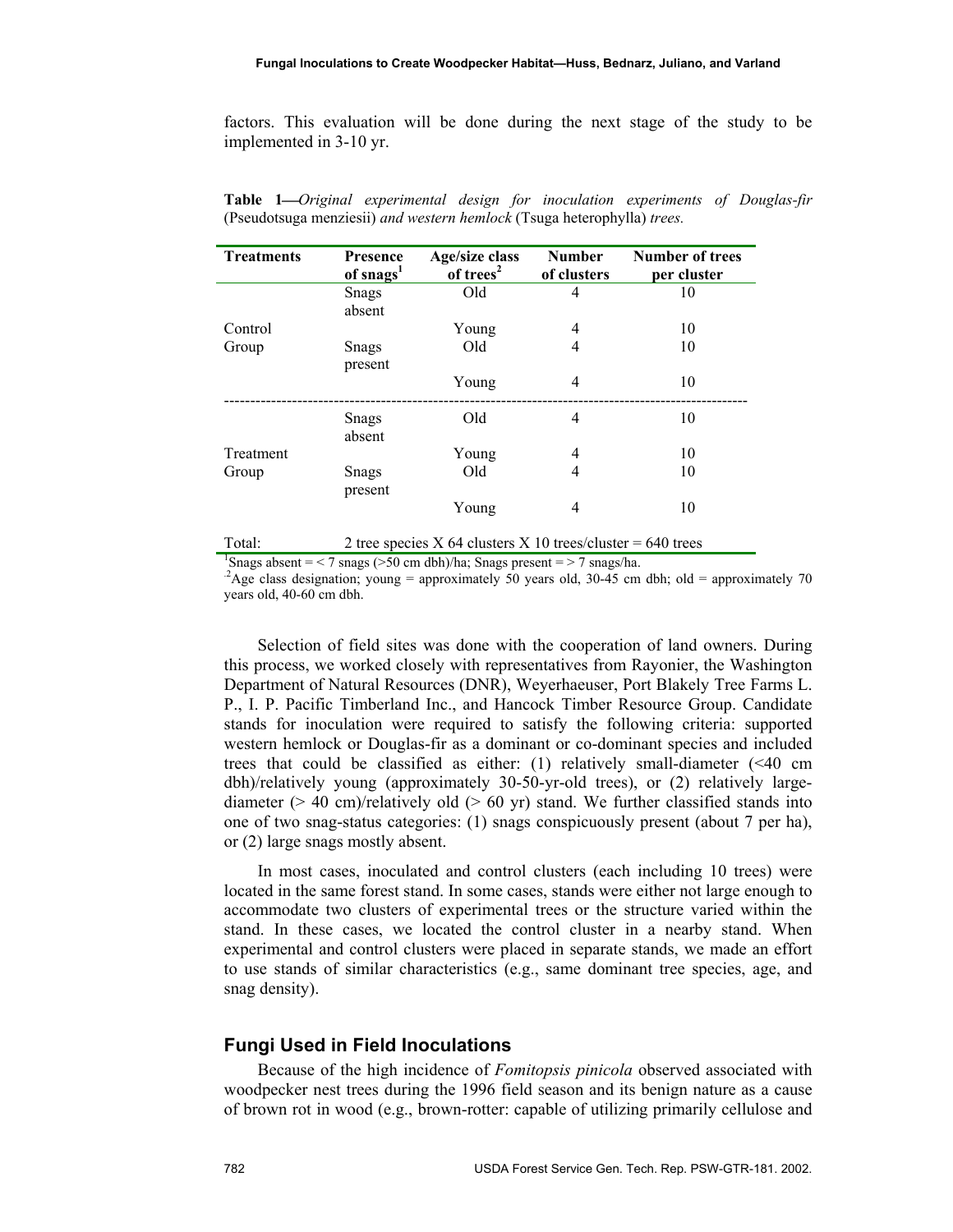hemicellulose in wood but not lignin [Rayner and Boddy 1998]), we chose this organism in our field tests. Three basidiocarps of *F. pinicola,* from three different study locations in western Washington were used to derive mycelial cultures (Bednarz and others 1997). Cultures of these individuals were morphologically indistinguishable from one another, but vegetative compatibility analysis (Huss 1993, Mounce 1929, Worrall 1997) of the these isolates indicated that these represented three genetically-distinct individuals of *F. pinicola* (*i.e.,* basidiocarps no. 36 and 64 from hairy woodpecker *[Picoides villosus]* nests 17 and 36, respectively, and basidiocarp no. 43 from northern flicker *[Colaptes auratus]* nest 22).

#### **Preparation of Wooden Dowel Spawn**

Dowel plugs (12.8 cm long) were cut from 2.24 cm diameter hardwood. A 0.96 cm diameter hole was drilled down the center of each dowel using an auger drill bit to create an axial channel (C. G. Parks, pers. comm.). Plugs were soaked in distilled water (1:4 mass to volume - 1 kg of wood per 4 l of water) for 12 hr. Plugs and water were autoclaved (i.e., 121°C at 20 psi) for 30 min. The contents were allowed to cool and were soaked overnight. Excess liquid was decanted off the dowel plugs followed by a rinsing with distilled water. Dowels to be used for the control inoculations were prepared in the same manner but autoclaved a second time for 1.5 hr to insure that any resident microorganisms were killed.

A sterilized grain medium was used in conjunction with dowel plugs to support good mycelial growth and reduce the time necessary for the fungus to invade the wooden substrate. Dry millet and perlite (4:1 by weight) were mixed together, then added to distilled water in a ratio of 1 part by weight of dry ingredients to 1.5 parts by volume of distilled water (i.e., 1 kg of grain/perlite for every 1.5 liters of distilled water). This mixture was autoclaved (i.e.,  $121^{\circ}$ C at 20 psi) for 30 min, then allowed to cool to room temperature and any excess liquid was drained off. Gypsum (2 percent by weight of  $CaSO_4\text{-}2H_2O$ ) and powdered chalk or whiting (0.5 percent by weight of  $CaCO<sub>3</sub>$ ) were mixed into the cooked grain medium to help buffer the pH and to help prevent the grain from sticking together (Elliot 1985, Fritsche 1978).

Plugs were loaded with grain medium by stuffing material into their axial channels. Twenty-five wooden dowels were placed into a square aluminum cake pan (20.3 x 20.3 x 3.7 cm) and 250 ml of malt extract broth was poured over the surface of these dowels. The surfaces of the dowels were lightly covered with grain/perlite medium. The pan was placed into an autoclavable spawn bag with filter patch (Dimensions: 53.3 x 20.3 x 12.1 cm, Fungi Perfecti, Olympia WA) and the end of the bag was sealed with wooden clothes pins. The bag and its contents were autoclaved for 1.5 hr, then allowed to cool. After sterilization the dowels were inoculated with mycelium of *Fomitopsis pinicola* (isolates 36A or 64A) that had been grown previously on 2 percent malt extract agar. Material was incubated at room temperature for 2-3 mo. and growth was monitored.

## **Inoculation of Control and Test Stands of Trees**

Inoculations of trees were made by climbing approximately 8 m (within one standard deviation of the mean height of woodpecker nests) up a Douglas-fir or western hemlock tree and a 2.24 cm to 2.56 cm diameter hole was drilled, 5-8 cm deep using an battery-operated drill. A manually-operated brace was then used to drill out the remaining hole to a depth of 13-15 cm. A blank or inoculated dowel was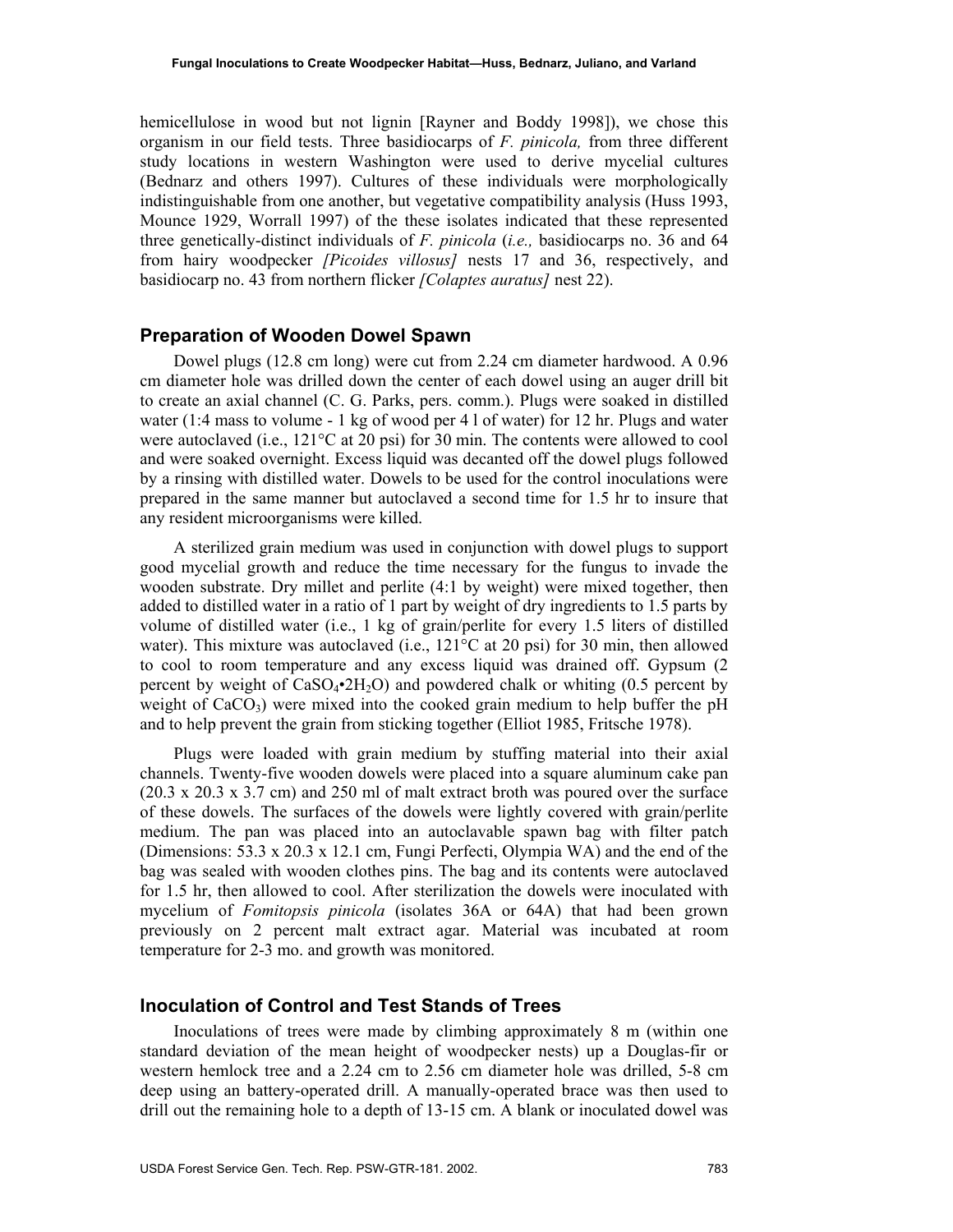inserted into the hole and a piece of PVC tubing (7.70 cm long by 2.56 cm in diameter) was inserted in the hole adjacent to the dowel. About 5 cm of the tubing remained outside the entrance of the hole to prevent the tree from healing over this wound (C. G. Parks, pers. comm.). Holes were made on the north sides of trees, which was where woodpeckers most often excavated their nests (Bednarz and others 1998). Fungal inoculations were made using dowels impregnated with cultures 36A and 64A of *F. pinicola*.

A subset of the trees were inoculated with culture 64A in a similar manner as described above but using dowels of a smaller diameter (1.0 cm and 1.4 cm) with no axial channels drilled through the center. Holes drilled for these dowels were 1.28 cm to 1.60 cm in diameter. After the blank or inoculated dowel (7.7 cm long piece 1.28 cm diameter) was inserted into the hole, PVC tubing was driven 2.56 cm into the hole with a rubber mallet.

#### **Inspection and Sampling of Trees Inoculated in 1997 and 1998**

All experimental tree stands that we established in 1997 were visually inspected in 1998 and 1999 to determine if there were any signs of fungal establishment or other changes. In 1998, we randomly selected 10 clusters treated with viable inoculum and collected wood samples from two trees (a total of 20 trees) in each cluster to determine if *F. pinicola* isolates 36A or 64A were established. In 1999, we randomly selected 19 clusters and collected wood samples from two trees per cluster (20 trees inoculated in 1997 and 18 trees inoculated in 1998). Wood cores were extracted from trees using an increment borer (5.15 mm diameter), about 1 cm below the inoculation hole and extending 5-10 cm into the tree. Prior to use on each tree, the increment borer was rinsed in 70 percent isopropyl alcohol to sterilize the surface. Wood cores were placed in sterile plastic bags and kept refrigerated until isolation of fungi could be accomplished. Tree wounds were covered with a pruning sealant to minimize exposure to other fungi.

#### **Isolation of** *Fomitopsis pinicola* **from Wood Samples**

Four isolation plates per wood sample were established using isolation medium #3. Bits or particles of wood were transferred, using a sterile forceps, to the center of a 100 x 15 mm petri dish containing 20-25 ml of the isolation medium. All isolation plates were incubated at room temperature  $(24 \degree C)$  and checked periodically for the presence of fungal growth. After colonies appeared on the plate, a piece was transferred and grown on culture plates containing a 2 percent malt extract agar and incubated at room temperature for a 1-2 weeks. Culture and microscopic characteristics were checked to determine whether the fungus was *F. pinicola* or some other fungal species. Isolation procedures were repeated for wood samples that did not yield this fungus to determine its presence or absence in the collected wood samples.

#### **Vegetative Compatibility Analysis**

Isolates of *F. pinicola* were paired with stock cultures of *F. pinicola* (36A, 43A, and 64A) on malt extract agar plates and incubated at room temperature for several weeks. The plates were examined for lines of demarcation that are indicative of vegetative incompatibility and suggest when isolates are genetically different. If no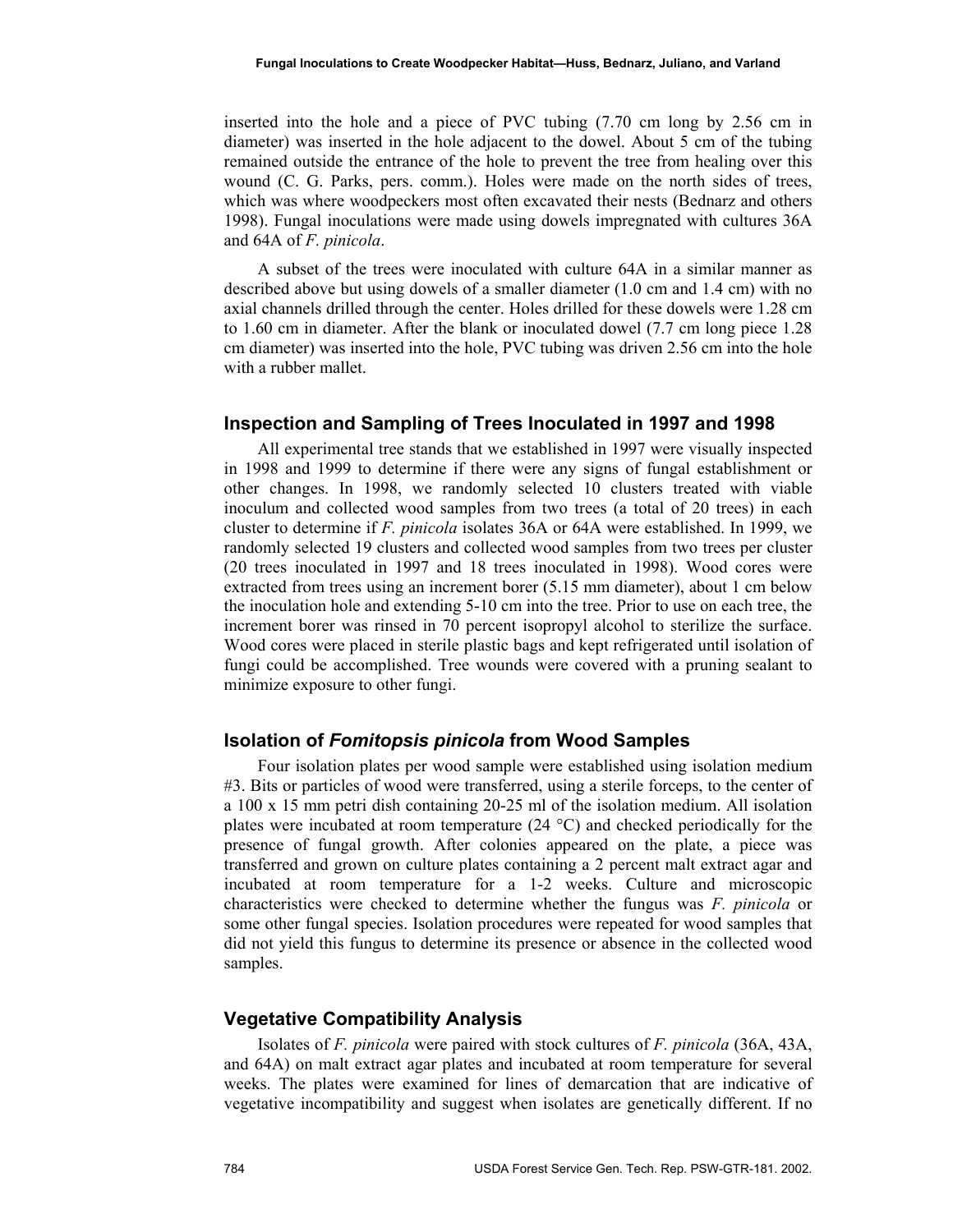lines of demarcation were observed between the two paired colonies then this would suggest that isolates represented the same genetic individual. This test was employed to determine if the cultures inoculated into trees represented the same fungus extracted from the tree (Bednarz and others 1997, Huss 1993).

## **Results and Discussion**

#### *Woodpecker Nests*

Between 1996 and 1998, we located and collected data from 78 cavities occupied by nesting woodpeckers on or near the study areas *(fig. 1).* These included 51 hairy woodpecker cavities, 26 northern flicker cavities, and 1 red-breasted sapsucker cavity. We saw and/or heard pileated woodpeckers occasionally but these birds were extremely wide ranging and we did not document nesting. In 1997, we observed a single downy woodpecker in the Blue Mountain study area, but could not locate its nest. While we did occasionally detect red-breasted sapsuckers in the Forks area, nesting activity was only recorded in the Blue Mountain study area *(fig. 1).*

#### *Fungal Diversity Based on Basidiocarp Data (1996-1998)*

Fungal basidiocarps were present on 50.0 percent of the woodpecker nest trees  $(N = 78)$ . Of the 82 conks collected over the course of 3 yr, 93.9 percent represented *Fomitopsis pinicola* (mean age = 7.9 yr; mean mass =  $221.6$  g), 2.4 percent represented *Ganoderma applanatum* (mean age = 8.5 yr old; mean mass = 105.8 g), and 3.7 percent represented *Trichaptum fuscoviolaceum* (mean age = 1.3 yr; mean mass  $= 2.4$  g). Among hairy woodpecker nest cavities for 1996-1998, evidence of fungal basidiocarps was present on 54.9 percent of all trees regardless of tree species  $(N = 51)$ . Basidiocarps were found on 42.3 percent of the northern flicker nest trees (*N* = 26). The mass and age of the conks from *Fomitopsis* and *Ganoderma* indicate that these fungi were growing in the wood for a substantial period of time before excavation of the tree by woodpeckers. These organisms are completely heterotrophic and obtain all their nourishment from the wood they decay. Consequently, inoculation of trees intended for the purpose of attracting woodpecker and other cavity utilizing species will likely take a minimum of 5-10 yr before colonization occurs.

#### *Wood Samples and Culture Isolations*

Of the 211 wood samples collected from nest trees during the summer field seasons of 1996-1998, at least 33 different fungal types representing 21 genera were isolated and identified  $(N = 471$  cultures) *(table 2, Huss and others 1999)*. Bacteria represented 2.8 percent of the subcultured microorganisms.

We extracted a wide diversity of fungi from the wood samples, including yeast and filamentous forms. Observations of the mode of sexual reproduction or the presence of microscopic structures unique to a phylum (e.g., clamp connections in members of the phylum Basidiomycota) are often necessary to designate the fungal phylum of a culture (e.g., Oomycota, Ascomycota, Basidiomycota), but this was not observed in most of our cultures. Because we could not distinguish phyla, we classified most isolates of filamentous fungi as belonging to the Form-Phylum Deuteromycota (the asexually reproducing or imperfect fungi) or the Phylum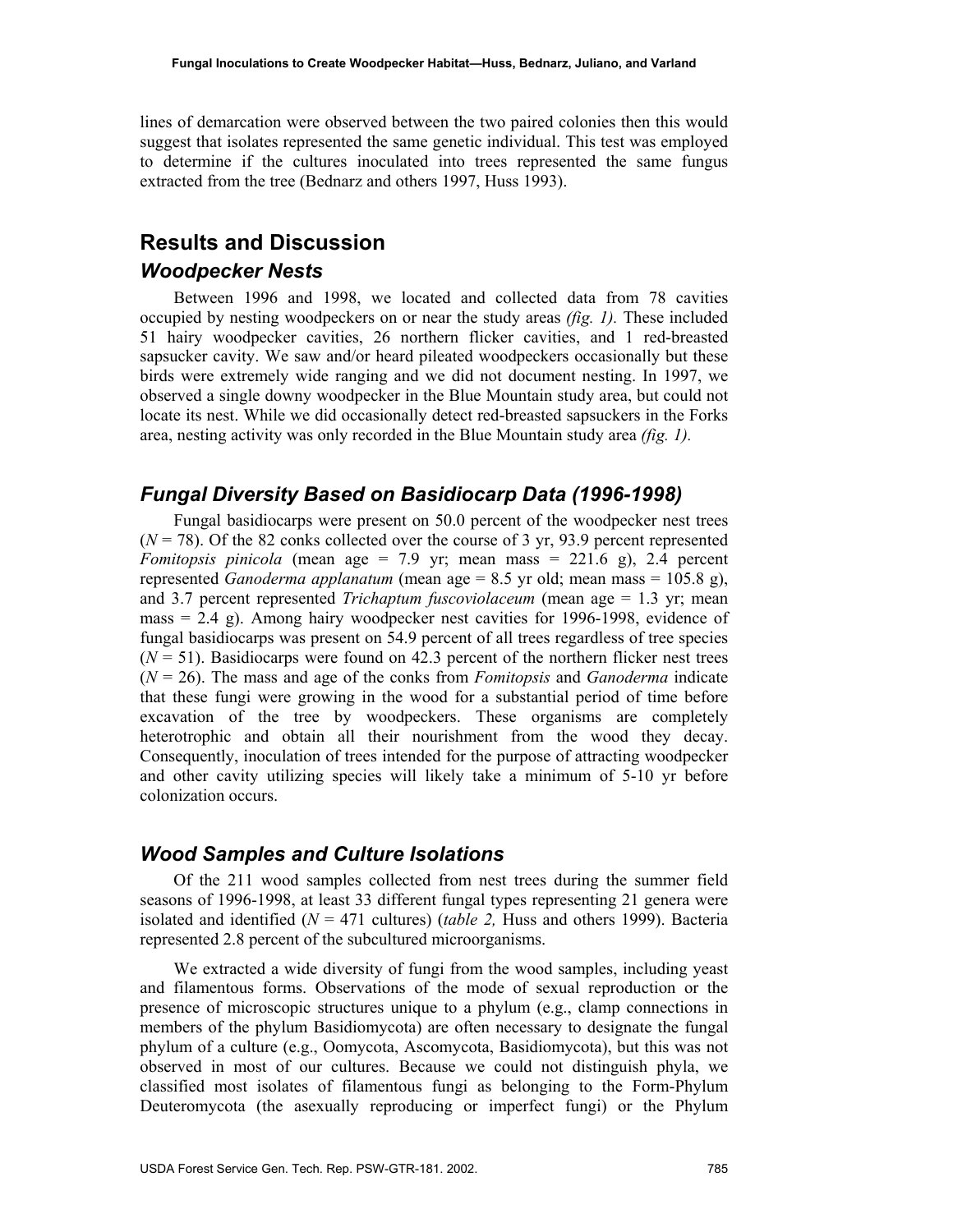Zygomycota (based on presence of asexual reproductive structures—sporangia) and discuss these separately from the yeasts.

| <b>Category or species</b>      | <b>Number of samples</b> | Percent    |  |
|---------------------------------|--------------------------|------------|--|
|                                 | $(N = 471)$              | occurrence |  |
| Aspergillus sp.                 | 7                        | 1.49 pct   |  |
| Bacteria                        | 13                       | 2.76 pct   |  |
| Basidiomycete #1                | 9                        | $1.91$ pct |  |
| Basidiomycete #2                | 5                        | $1.06$ pct |  |
| Basidiomycete #3                | 13                       | 2.76 pct   |  |
| Basidiomycete #4                | $\mathbf{1}$             | $0.21$ pct |  |
| Fomitopsis pinicola             | 21                       | 4.46 pct   |  |
| Basipetospora sp.               | 3                        | $0.64$ pct |  |
| Cladosporium sp.                | 15                       | 3.18 pct   |  |
| Fusarium sp.                    | 28                       | 5.94 pct   |  |
| Gliocladium sp.                 | 6                        | 1.27 pct   |  |
| Graphium sp.                    | $\mathbf{1}$             | $0.21$ pct |  |
| Mycelia sterilia                | 11                       | 2.34 pct   |  |
| Oedocephalum sp.                | 1                        | $0.21$ pct |  |
| Oidiodendron sp.                | 13                       | 2.76 pct   |  |
| Oomycete (Saprolegniales)       | 21                       | 4.46 pct   |  |
| Paeciliomyces sp.               | 7                        | 1.49 pct   |  |
| Penicillium sp.                 | 32                       | 6.79 pct   |  |
| Rhizoctonia sp.                 | $\overline{4}$           | 0.85 pct   |  |
| Trichoderma sp. (large-spored)  | 42                       | 8.92 pct   |  |
| Trichoderma sp. (small-spored)  | 27                       | 5.73 pct   |  |
| Verticillium sp.                | $\overline{2}$           | $0.42$ pct |  |
| Yeast (unknown)                 | 88                       | 18.68 pct  |  |
| Candida sp.                     | 36                       | 7.64 pct   |  |
| Cryptococcus sp.                | 6                        | 1.27 pct   |  |
| Kloeckera sp.                   | 6                        | $1.27$ pct |  |
| Rhodotorula sp.                 | 1                        | $0.21$ pct |  |
| Torulopsis sp.                  | 4                        | $0.85$ pct |  |
| Unidentified Filamentous Fungus | 12                       | 2.55 pct   |  |
| Zygomycete #1– <i>Mucor</i> sp. | 20                       | 4.25 pct   |  |
| Zygomycete #2-Mucor sp.         | 10                       | 2.12 pct   |  |
| Zygomycete #3                   | $\overline{4}$           | $0.85$ pct |  |
| Zygomycete #4-Absidia sp.       | $\mathbf{1}$             | $0.21$ pct |  |
| Zygomycete #5                   | $\mathbf{1}$             | $0.21$ pct |  |

**Table 2***Fungi and other microorganisms recovered from wood samples obtained from woodpecker nest trees in western Washington, 1996-1998.* 

Yeasts were the most common single type of fungus isolated  $(29.1 \text{ percent}, N =$ 211). Based on the API system, a number of these sorted together into subgroups. Most yeasts belonged to the genera *Candida*, *Cryptococcus*, or *Rhodotorula (table 2)* which are among the most common indigenous microorganisms found in soil (Atlas and Bartha 1998). Some species of *Cryptococcus* are associated with the dried fecal material and nesting materials of birds (Rippon 1988). Other genera of yeasts observed included *Torulopsis* and *Kloeckera*.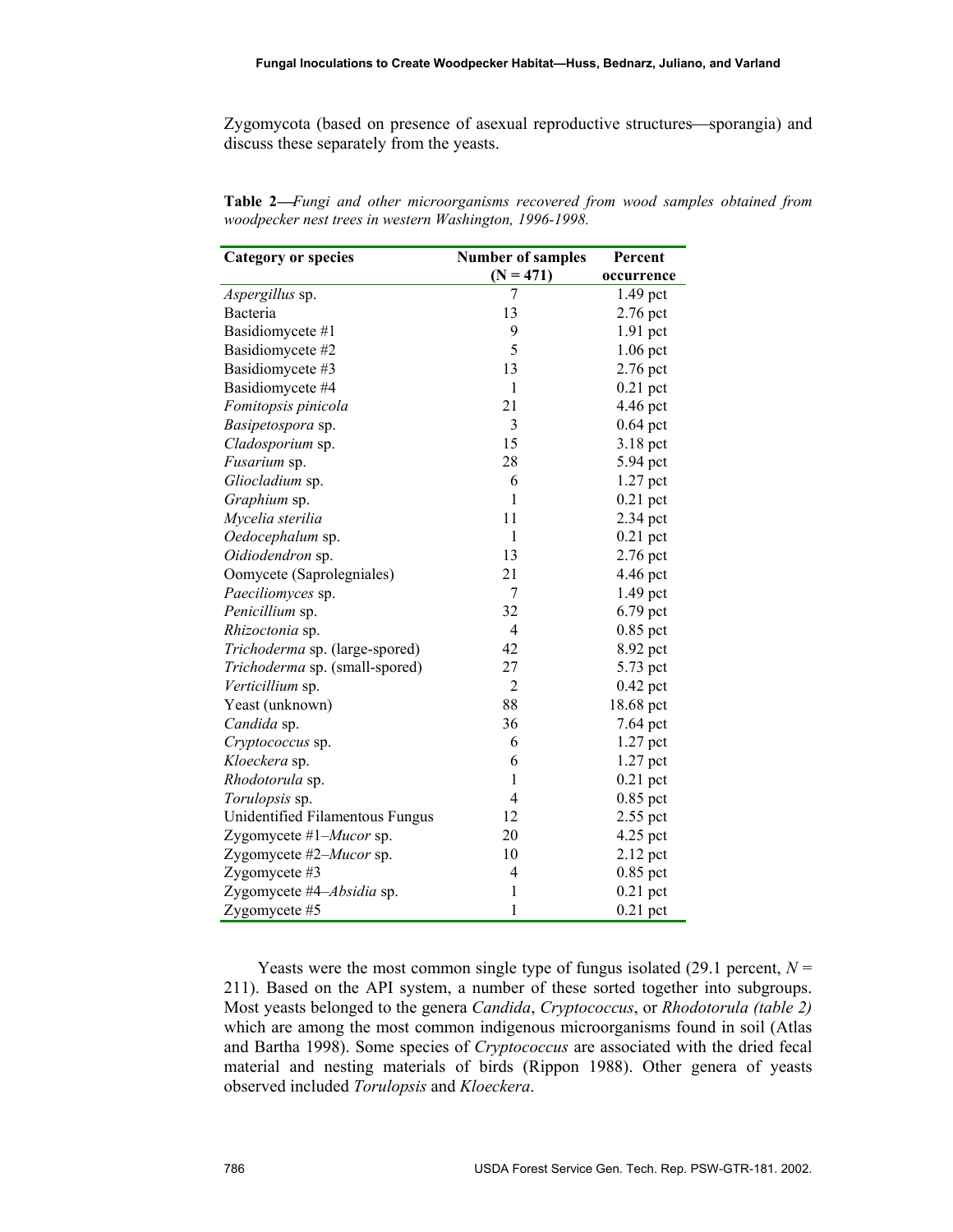The remaining fungal isolates (67.3 percent) were filamentous, representing at least 27 distinct fungal types, genera, or species. A large number of the samples represented the group deuteromycetes (Form-Phylum Deuteromycota). Filamentous deuteromycetes isolated and identified included the following genera: *Aspergillus*, *Basipetospora*, *Cladosporium*, *Fusarium*, *Gliocladium*, *Graphium*, *Oedocephalum*, *Oidiodendron* (some cultures may represent the genus *Geotrichum* instead; the culture characteristics of both genera are similar), *Paeciliomyces*, *Penicillium*, *Trichoderma* (two types, differentiated by the production of large and small asexual spores [conidia]), *Verticillium*, and several specimens tentatively assigned to Mycelia Sterilia (i.e., vegetative hyphae with no spores evident) (*table 2*). Some isolates were lacking distinct characteristics and could not be identified to a specific category and thus were listed as unknown. Remaining groups included several species belonging to the Phyla Zygomycota, Oomycota, and Basidiomycota. Each group of zygomycetes and basidiomycetes that were differentiated into subgroups  $(\#1, \#2, \#3)$ etc.) were distinctly different from one another, but in most situations, were not identified beyond this level.

Of the basidiomycetes observed during this study, the most commonly encountered was *Fomitopsis pinicola*. We recovered cultures from wood samples and/or observed basidiocarps of *F. pinicola* from 55.1 percent of the nest trees examined ( $N = 78$  trees). Basidiocarps of this fungus were found in 47.4 percent, and cultures retrieved from wood samples from 15.4 percent of all trees sampled  $(N =$ 78). Cultures of this fungus retrieved both from wood samples and basidiocarps were found simultaneously on 7.7 percent of the trees sampled. These data suggest that some nest trees without visible conks are also likely to be harboring colonies of *F. pinicola*. Thus*, F. pinicola* was probably present in woodpecker cavity trees more frequently than we were able to document (55.1 percent) due to sampling error during the retrieval and culture isolation process.

Classification of these fungi into major groups indicates that the predominate fungi found in nest trees or snags are filamentous deuteromycetes and yeasts, but these do not necessarily represent the initial invaders and primary agents of decay in the wood. As an agent of decay, *F. pinicola*, which is a basidiomycete typically causing brown rot, produces digestive enzymes capable of removing cellulose and hemicellulose. The wood shrinks upon drying and cross-checking occurs making the wood brittle (Rayner and Boddy 1988); this probably enables woodpeckers to excavate chunks of material more efficiently compared to wood without decay.

One potential tree pathogen was isolated from one wood sample. At a nest site found outside the primary study sites (not shown in *fig. 1*) we isolated a culture (No. 13-1) which was identified as belonging to the genus *Oedocephalum*. One species in this genus represents the conidial (asexual) state of the basidiomycete *Heterobasidion annosum*, a common cause of butt and root rot in conifers (Agrios 1997, Barnett and Hunter 1998).

We recorded from 1-10 distinct types of fungi with an average of 3.4 fungal types per woodpecker nest tree  $(N = 78)$ . The presence of an ensemble of fungi in decaying wood surrounding a woodpecker nest cavity represents a complex community of organisms with the potential for multiple interactions. Some of these species interactions may be intricately related, such that a succession of fungi move from initial invaders through a series of organisms capable of utilizing various components of wood as these become available over the course of time. Some fungi may enhance the ability of other fungi to grow more effectively through the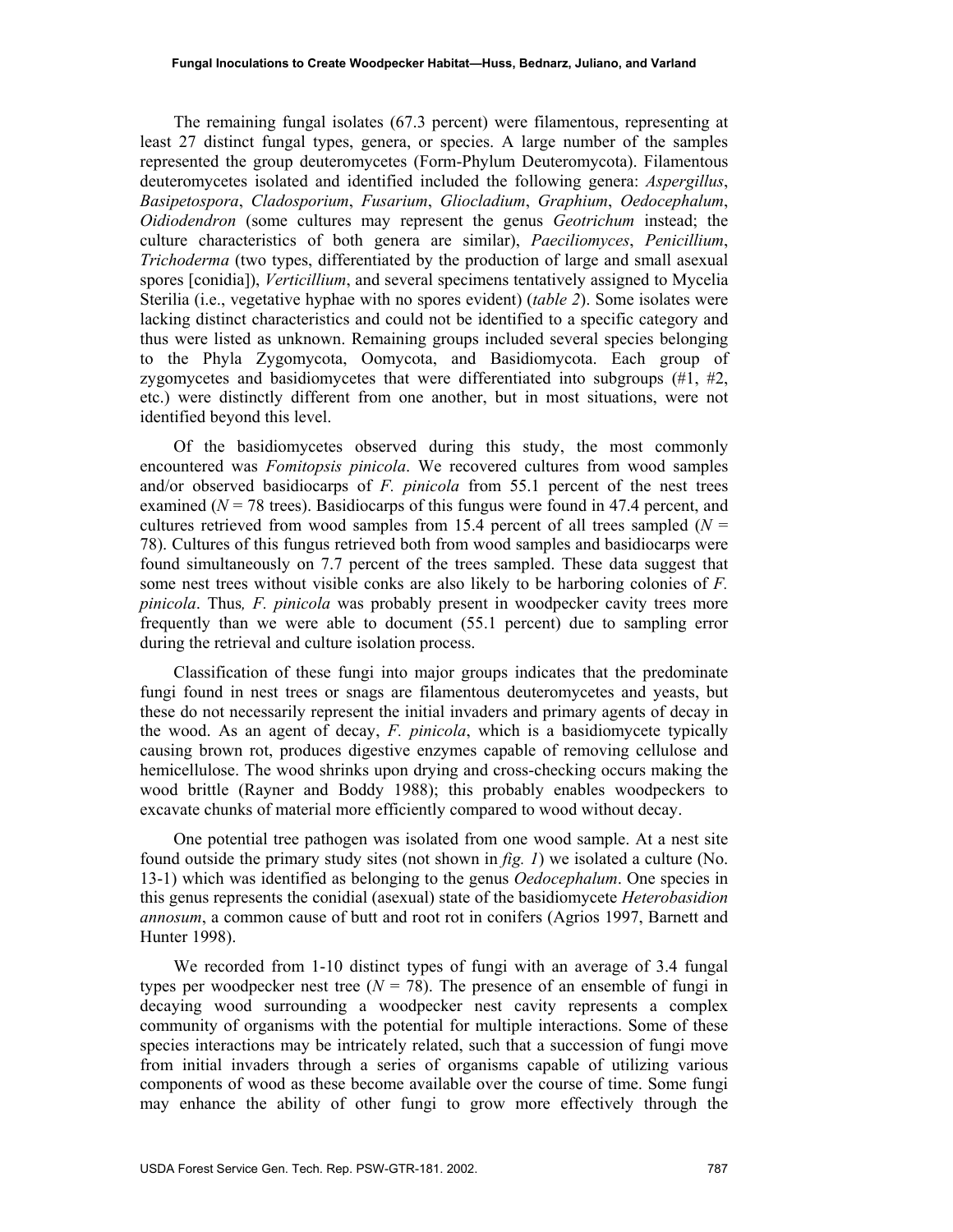substratum creating mutualistic associations. Conversely, some fungi may become antagonistic due to the presence of other microorganisms by competing for the same food source. Other organisms may impede the growth of neighboring fungi through the production of waste products or secondary metabolites (e.g., antibiotics, toxins). For example, Atlas and Bartha (1998) and Rayner and Boddy (1988) indicate that species of the soft-rot fungus *Trichoderma* are antagonistic to the growth of other fungi. Additionally, some fungi may exist as parasites or predators on other organisms present in the wood (e.g., nematodes, other fungal species). For example, cultures No. H97-14-1A and H97-14-2A (two unidentified fungi) were observed to be parasitizing either another fungal colony, a co-inhabitant in a mixed culture, or themselves (self-parasitism). Self-parasitism has been documented in other wooddecaying fungi (e.g., *Stereum hirustutm*), but the biological significance of this phenomenon is unknown (Rayner and Boddy 1988).

Many of the fungi identified represent soft-rot fungi (Rayner and Boddy 1988) that primarily live off carbohydrates (e.g., hemicellulose, cellulose) found in moist wood or by-products of decay that leach into the wood through the activities of other microorganisms. These fungi may represent a succession of fungi that grow into the wood after gaining entrance in the heartwood and sapwood through the activities of primary wood-decay fungi (e.g., white rot and brown rot fungi), fungal pathogens, animal vectors (e.g., foraging woodpeckers), and/or wood-inhabiting and woodboring insects in injured living or dead trees. The relative abundance of secondary invaders into the wood and the establishment of a decay community in our samples suggests that the presence of this community also softens wood and facilitates the establishment of nest cavities by woodpeckers. We suggest that initial decay of trees is caused by a basidiomycete, such as *Fomitopsis pinicola*, which sets the stage for secondary invasion by a variety of soft-rot fungi and yeast species. The collective decay caused by this suite of organisms may then facilitate excavation of cavities by woodpeckers. It is possible that the introduction of a variety of fungal organisms, and not just one species, could expedite the use of trees by woodpeckers.

## *Experimental Tree Inoculations*

In 1997 and 1998, we completed inoculation of 650 trees, fulfilling the original experimental design *(table 1).* Fifteen of the inoculated stands were on Rayonier lands, nine on lands managed by the Department of Natural Resources, four on I. P. Pacific Timberlands Inc. lands, four on Weyerhauser lands, and two on John Hancock Timber Resource Group lands *(fig. 2).* During the summers of 1997 and 1998, we inoculated 65 clusters of 10 trees each within 34 separate managed forest stands *(table 3).* A total of 650 trees were inoculated, 330 with viable fungus and 320 trees served as controls and were inoculated with blank dowels. At one stand, we determined that the treatment cluster (T97-04; see Huss and others 1999) was most appropriately classified as a small-diameter tree stand with snags, but that the nearby control cluster (C97-04) contained too few snags. Therefore, two additional smalldiameter stands were located at another site with compatible characteristics to complete the pairing for those two mismatched clusters.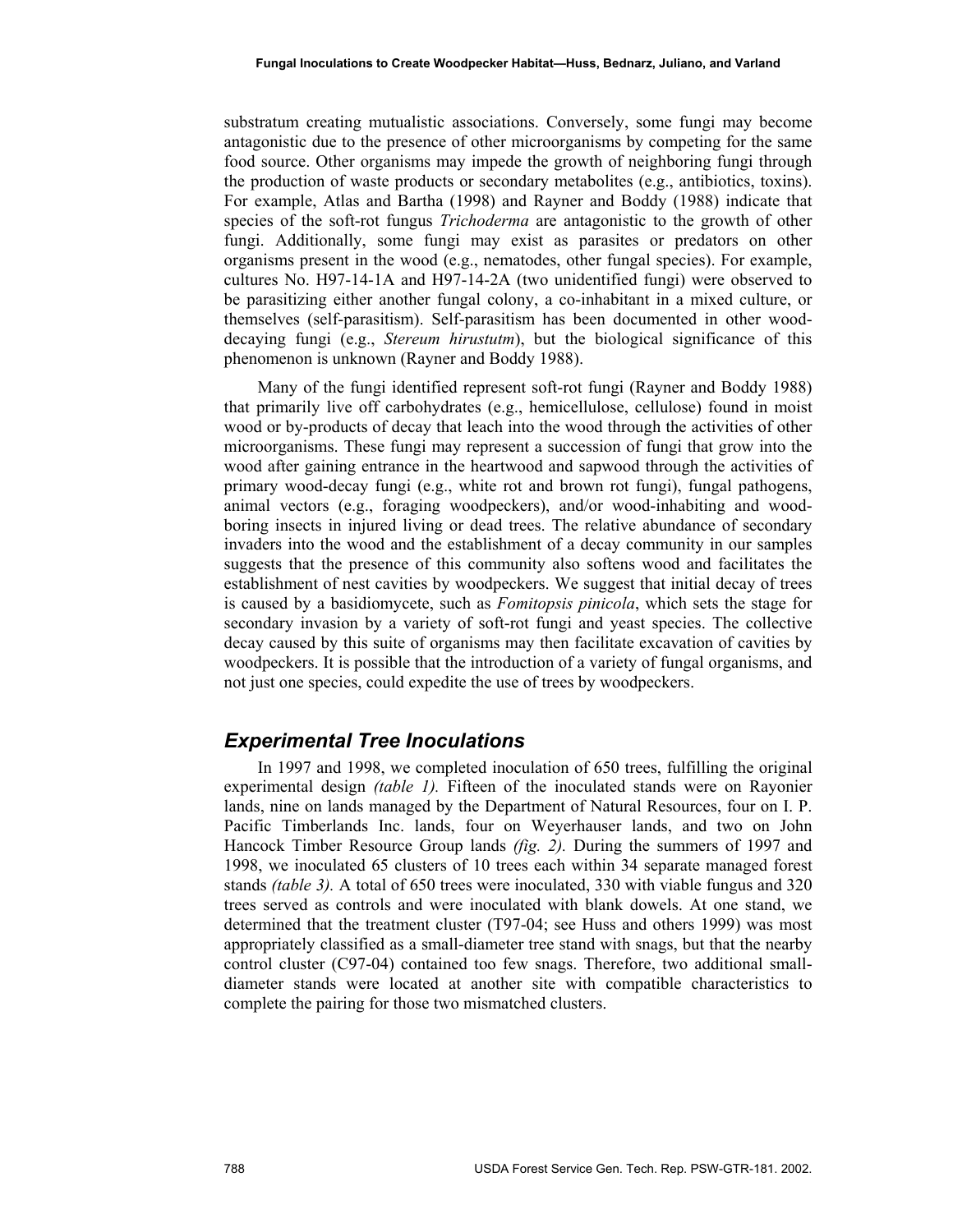

**Figure 2**Location of fungal inoculation sites (identified by stars) in western Washington. Sites are on land owned by Rayonier (*N*=15), the State of Washington (managed by the Department of Natural Resources; *N*=9), I. P. Pacific Timberlands Inc. (*N*=4), Weyerhaeuser (*N*=4), and John Hancock Timber Resources Group (*N*=2).

| <b>Table 3—Summary of experimental inoculation treatments and controls completed during</b> |  |
|---------------------------------------------------------------------------------------------|--|
| 1997 and 1998 in western Washington. Each cluster involves the inoculation of 10 trees.     |  |

| <b>Stand classification for experiment</b> | <b>Treatment</b><br>cluster | Control<br>cluster |
|--------------------------------------------|-----------------------------|--------------------|
| Western Hemlock                            |                             |                    |
| Large-diameter trees with snags            |                             |                    |
| Large-diameter trees with few snags        |                             |                    |
| Small-diameter trees with snags            |                             |                    |
| Small-diameter trees without snags         |                             |                    |
| Douglas-fir                                |                             |                    |
| Large-diameter trees with snags            |                             |                    |
| Large-diameter trees with few snags        |                             |                    |
| Small-diameter trees with snags            |                             |                    |
| Small-diameter trees without snags         |                             |                    |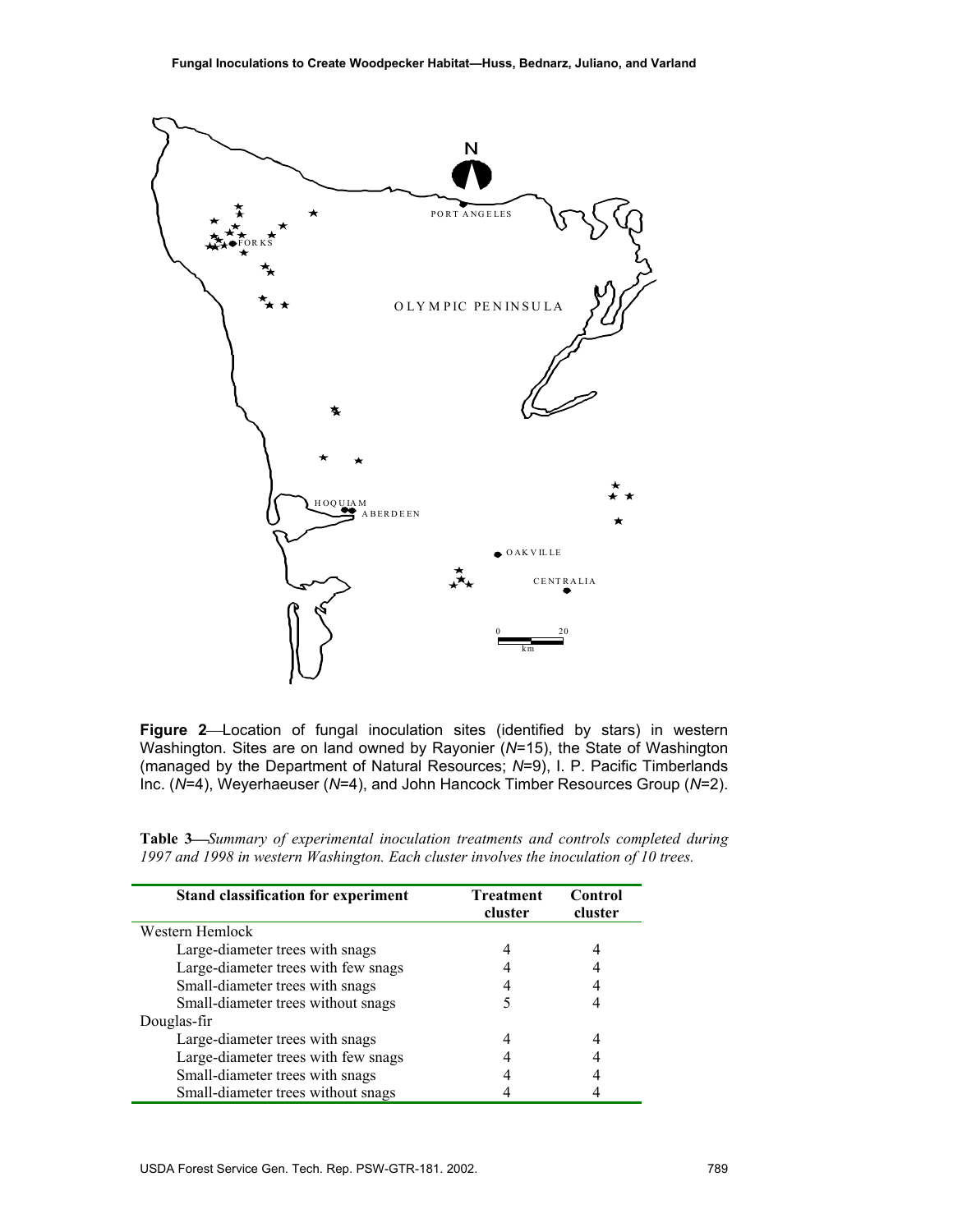In the process of searching for stands with suitable characteristics, we discovered that the age of a stand is not always directly correlated with mean tree diameter. For example, one stand (T97-05 and C97-05) had relatively small diameter trees, but was 147 yr old. We have classified that stand as a small-diameter tree stand with snags. Despite these exceptions, large diameter/older stands were on average 71 yr old, whereas small diameter/younger stands typically averaged less than 51 yr in age *(table 4).* To facilitate efficient climbing, workers generally inoculated trees with the largest diameter (usually  $> 35$  cm dbh) in small-diameter classified stands and the relatively small-diameter trees (< 50 cm) in large-diameter classified stands. Despite these opposing biases, inoculated trees in small diameter stands  $(0 \text{ dbh} = 39 \text{ cm})$  were clearly smaller than the trees inoculated in large-diameter stands (0 dbh =  $45 \text{ cm}$ ; *table 4)*. These differences in tree diameters between older stands and younger inoculated stands were statistically significant ( $P < 0.001$ ,  $t = 4.8$  for comparison of treated plots,  $N = 33$ ;  $P < 0.01$ ,  $t = 3.1$  for comparison of control plots,  $N = 32$ ).

**Table 4***Mean characteristics of forest stands inoculated with* Fomitopsis pinicola *in western Washington, 1997 and 1998.* 

|                                                                                                         | <b>Treatment stands</b> |      | <b>Control stands</b> |                   |      |               |
|---------------------------------------------------------------------------------------------------------|-------------------------|------|-----------------------|-------------------|------|---------------|
|                                                                                                         | Mean <sup>1</sup>       | (N)  | Range                 | Mean <sup>1</sup> | N)   | Range         |
| Large diameter/older stands                                                                             |                         |      |                       |                   |      |               |
| $DBH$ (cm)                                                                                              | 46.9                    | (16) | 37.7-60.2             | 44.8              | (16) | $38.3 - 61.0$ |
| Age (years)                                                                                             | 71.4                    | (16) | 49-197                | 71.4              | (16) | 49-197        |
| Small diameter/younger stands                                                                           |                         |      |                       |                   |      |               |
| $DBH$ (cm)                                                                                              | 38.9                    | (16) | 31.1-49.9             | 38.9              | (16) | 30.6-44.8     |
| Age (years)                                                                                             | 50.8                    | (16) | 30.0-147.0            | 51.8              | (15) | 30.0-147.0    |
| Values were derived from trees treated and may not be representative of average tree characteristics in |                         |      |                       |                   |      |               |

stand.

Two classes of stands were particularly difficult to locate: larger tree diameter stands without snags and smaller tree-diameter stands with snags. These stand criteria are somewhat contrary to natural succession patterns. Later successional-stage forests generally exhibit some mortality and thus are very likely to contain a conspicuous number of snags. Conversely, early successional-stage forests normally have relatively little tree mortality coupled with the fact that small-diameter snags are often not persistent and fall over after a few years. For this reason, we accepted some stands in these two categories that only marginally fit our original study plan. The most difficult stand criteria to meet were older/large diameter tree stands with no snags. We will examine samples of inoculated trees at 3-yr intervals and determine if cavity-nesting species have colonized these sites.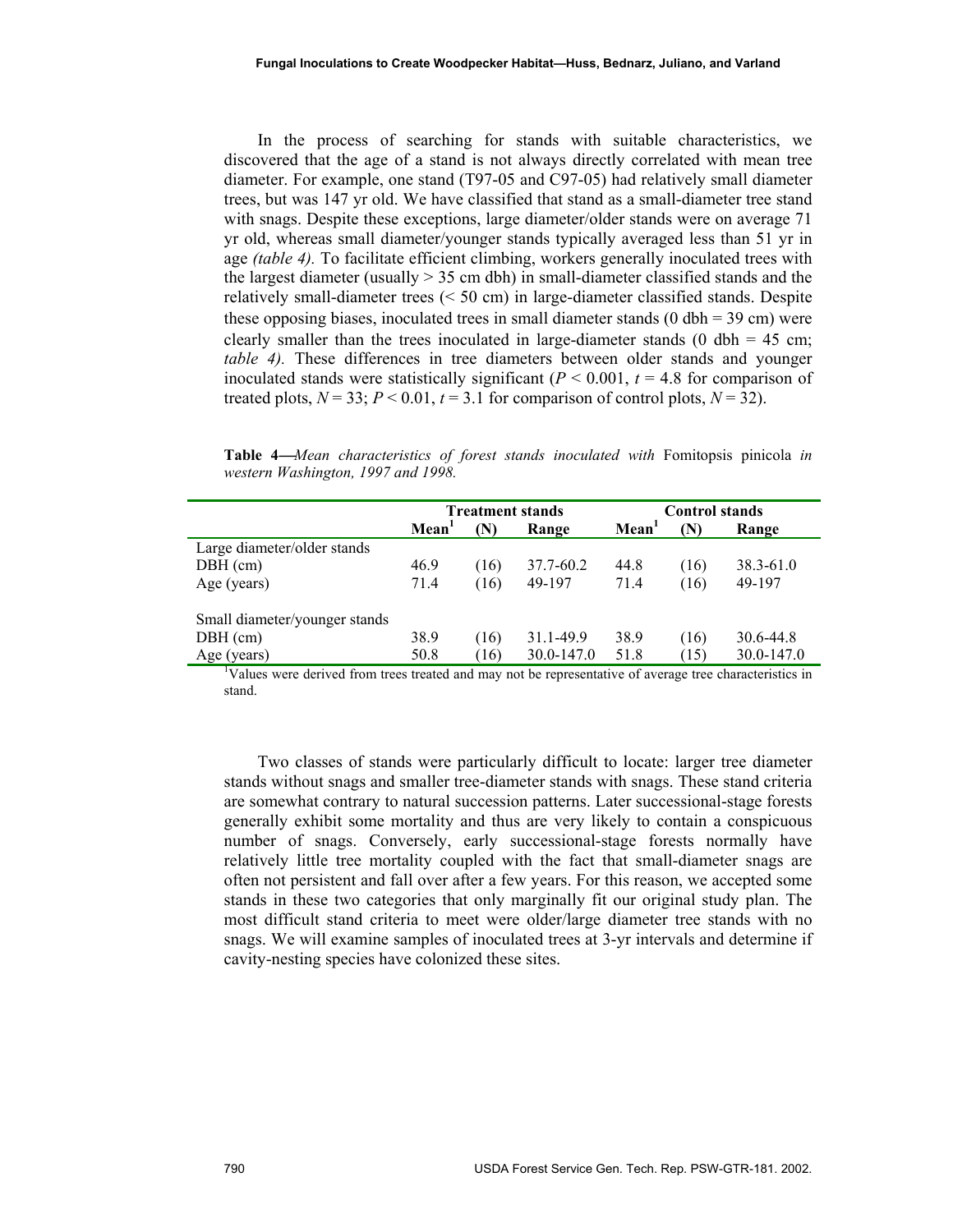## *Establishment of* **Fomitopsis pinicola** *in Inoculated Trees*

One to three years after inoculation of trees with *F. pinicola*, fungal mycelia have been observed in some trees around the entrance of the original inoculation hole created when we introduced the fungus into the wood. The formation of basidiocarps or conks consistent with the morphology of this species was also observed in 2000 *(fig. 3),* emerging from the bark just below the point of initial inoculation. Of 20 randomly selected trees inoculated in 1997 and sampled in 1998, *F. pinicola* (redbelted conk), was retrieved from 14 (70 percent). Of the trees sampled in 1999, 20 inoculated in 1997, and 18 inoculated in 1998, the success rate of retrieving the introduced fungus was 50 percent in both cases. We only took one wood sample from each tree; consequently, even trees from which *F. pinicola* was not recovered, it is likely that this fungus was successfully introduced into at least a few of these and missed by us during the retrieval and culture isolation process. Once it was determined that a tree possessed *F. pinicola*, we tested whether or not the strain recovered matched the strain introduced (i.e., 64A or 36A). Based on vegetative compatibility analysis, 100 percent  $(N = 33)$  of the samples collected matched the fungal isolate introduced previously into that tree *(fig. 4).* These results demonstrate that the fungal inoculations are largely successful (greater than or equal to 50 percent to 70 percent success) in introducing the desired fungus into both western hemlock and Douglas-fir.



**Figure 3**Basidiocarp of the red belted conk *(Fomitopsis pinicola)* seen emerging from surface of a living western hemlock tree (T97-01-02) inoculated in 1997 (3-years post treatment).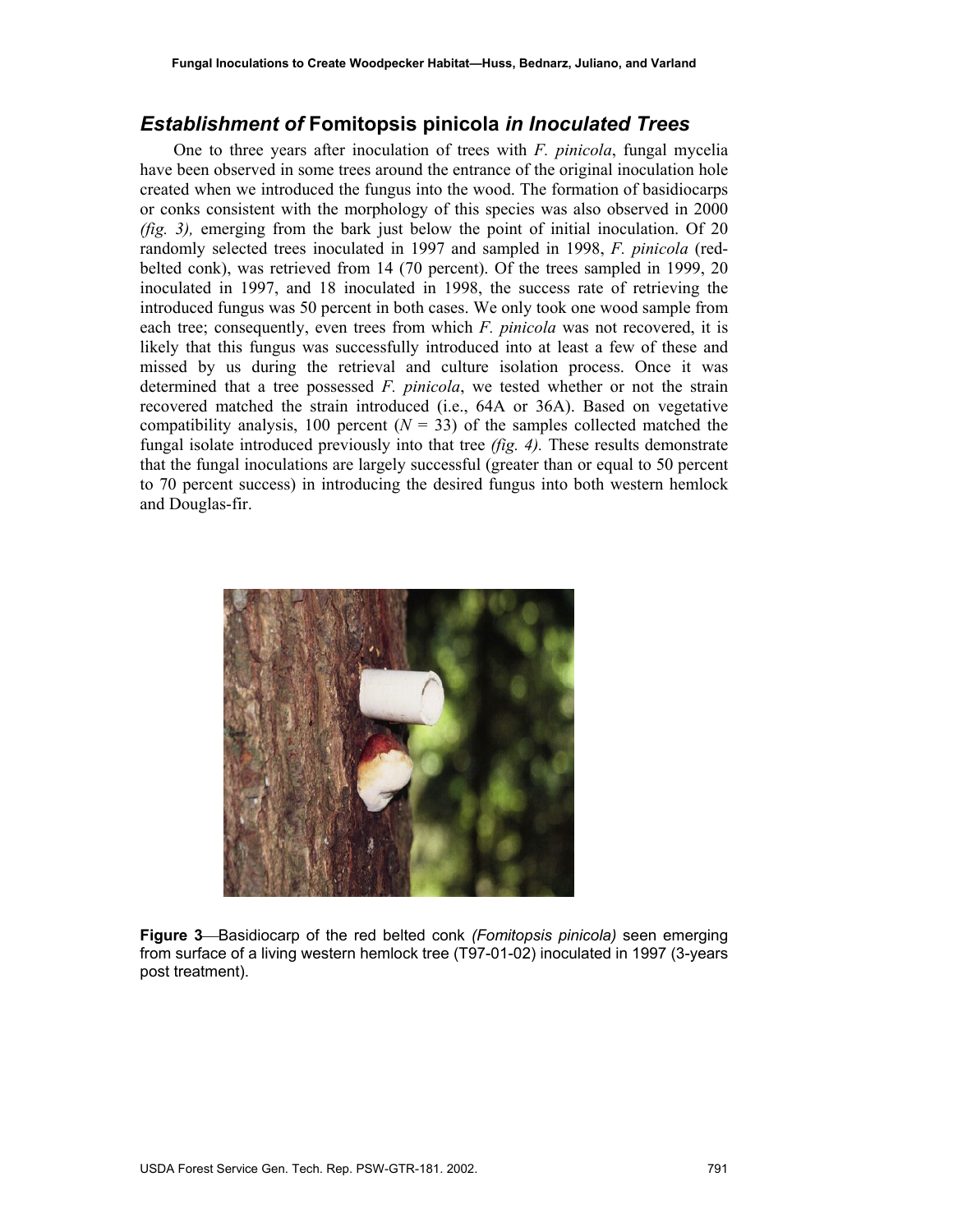

**Figure 4**—Pairing between isolates recovered from wood in 1998 (central colony) with trees inoculated with *Fomitopsis pincola* (64A) in 1997 with three test strains (peripheral colonies—36A, 43A, and 64A). Isolate 07-08 retrieved from wood is compatible with culture 64A but not with the other two peripheral cultures.

## **Acknowledgments**

Funding for this study was provided by the Washington Forest Protection Association (directly and indirectly through the Cooperative Monitoring, Evaluation, and Research Program), by Rayonier, and by Arkansas State University. We are especially appreciative to all those who assisted us in accomplishing the goals of this project, especially Kathleen (Dickson) Juliano, who performed a good share of the laboratory and field work. Others who contributed substantially to the field and lab work include Andrew Beall, Courtney (Gipson) Stites, Kelly Helton, Linh Hoang, Kevin Knight, Tom Leeker, Tammy Roush, Cory Davis, Bob Davies, Mark Izatt, and Huisheng Chen. We extend our appreciation to Catherine G. Parks and her colleagues, whose work in this research area were informative and helpful in executing this project. We are also grateful for the helpful comments of Robert W. Lichtwardt and Steve Zack on earlier versions of this manuscript.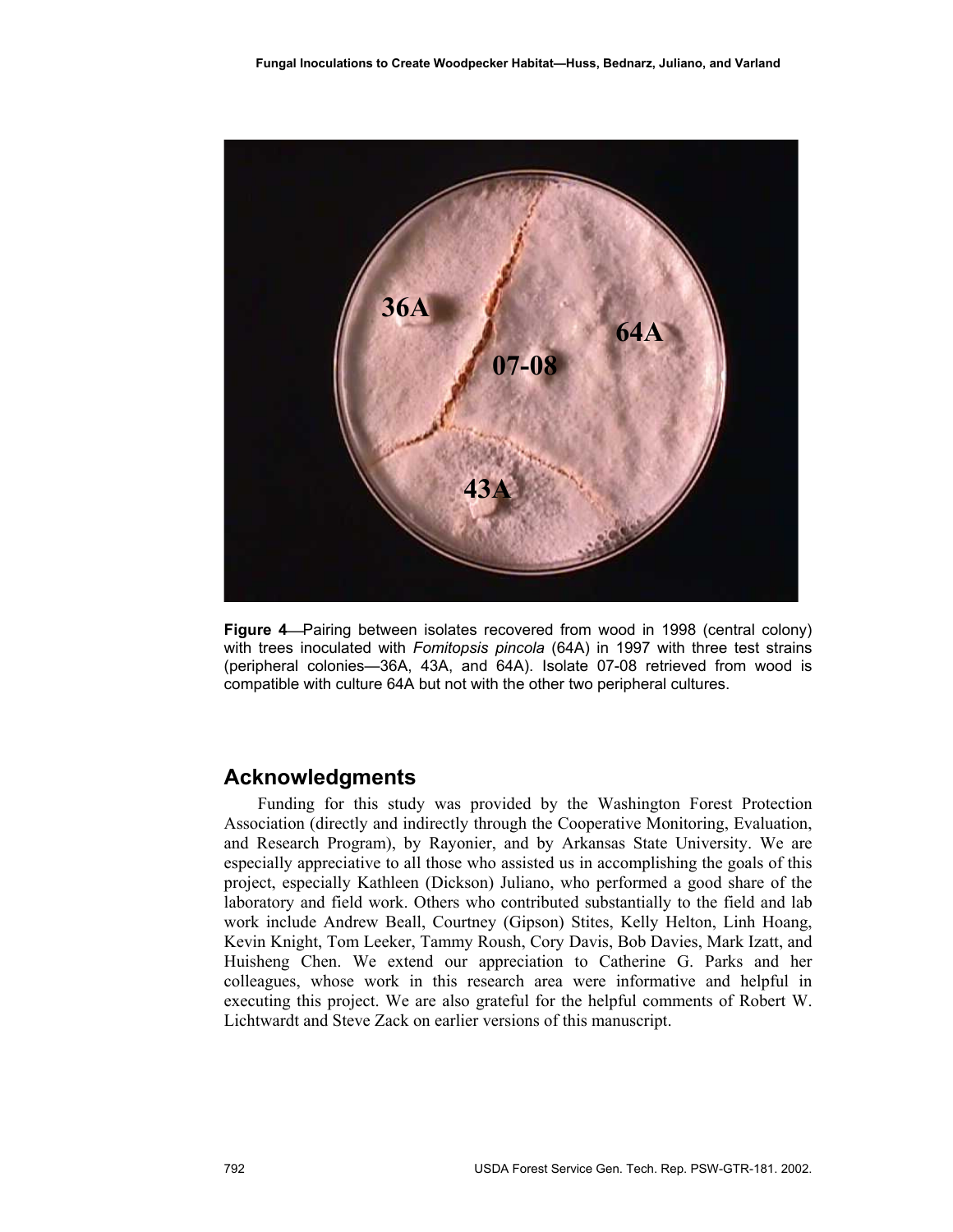## **References**

Agrios, G. N. 1997. **Plant pathology**. San Diego, CA: Academic Press.

- Alexopoulos, C. J.; Mims, C. W.; Blackwell, M. 1996. **Introductory mycology**. New York, NY: John Wiley & Sons, Inc.
- Arora, D. 1986. **Mushrooms demystified: a comprehensive guide to the fleshy fungi**. Berkeley, CA: Ten Speed Press.
- Atlas, R. M.; Bartha, R. 1998. **Microbial ecology**. 4th ed. Menlo Park, CA: Benjamin/Cummings Science Publishing.
- Barnett, H. L.; Hunter, B. B. 1998. **Illustrated genera of imperfect fungi**. 4th ed. Minneapolis, MN: Burgess Publishing Company.
- Bednarz, J. C.; Huss, M. J.; Varland, D. E. 1995. **Interactions between fungi and cavity nesters: applications to managing wildlife and forests**. State University, AR: Unpubl. proposal. Arkansas State University; 30 p.
- Bednarz, J. C.; Huss, M. J.; Varland, D. E. 1997. **Interactions between fungi and cavity nesters: applications to managing wildlife and forests in western Washington**. State University, AR: 1996 Annual Report. Unpubl. Report. Arkansas State University; 59 p.
- Bednarz, J. C.; Juliano, D. M.; Huss, M. J.; Beall, A. A.; Varland, D. E. 1998**. Interactions between fungi and cavity nesters: applications to managing wildlife and forests in western Washington**. State University, AR: 1997 Annual Report. Unpubl. Report. Arkansas State University; 69 p.
- Brown, E. R., technical editor. 1985**. Management of wildlife and fish habitats in forests of western Oregon and Washington**. Part 2-Appendices. Portland, OR: Publication Number R6-F&WL-192-1985, Department of Agriculture, Forest Service, Pacific Northwest Region.
- Bull, E. L.; Parks, C. G.; Torgersen, T. R. 1997**. Trees and logs important to wildlife in the interior Columbia river basin**. Gen. Tech. Rep. PNW-GTR-391. LaGrande, OR: Pacific Northwest Research Station, U.S. Department of Agriculture, Forest Service.
- Conner, R. N.; Rudolph, D. C.; Saenz, D.; Schaefer, R. R.. 1994. **Heartwood, sapwood, and fungal decay associated with red-cockaded woodpecker cavity trees**. Journal of Wildlife Management 58: 728-734.
- Elliot, T. J. 1985. **Spawn-making and spawns**. In: The biology and technology of the cultivated mushrooms. Flegg, P. B.; Spencer, D. M., Wood, D. A., editors. Chichester, UK: John Wiley & Sons; 131-177.
- Fritsche, G. 1978. **Breeding work**. In: The biology and cultivation of edible mushrooms. Chang, S. T.; Hayes, W. A. editors. New York, NY: Academic Press; 239-250.
- Huss, M. J. 1993. **Spatial distribution among mycelial individuals of** *Lycoperdon pyriforme* **occurring on decaying logs**. Mycological Research 97:1119-1125.
- Huss, M. J.; Juliano, D. M.; Bednarz, J. C.; Varland, D. E. 1999. **Interactions between fungi and cavity nesters: applications to managing wildlife and forests in western Washington: summary report 1996-1998**. State University, AR: Unpubl. report. Arkansas State University; 81 p.
- Jackman, S. M. 1975. **Woodpeckers of the Pacific Northwest: their characteristics and their role in the forests.** Corvallis, OR: Oregon State University, M.S. thesis.
- Larone, D. H. 1995. **Medically important fungi: a guide to identification**. 3rd. ed. Washington, DC: American Society of Microbiology Press.